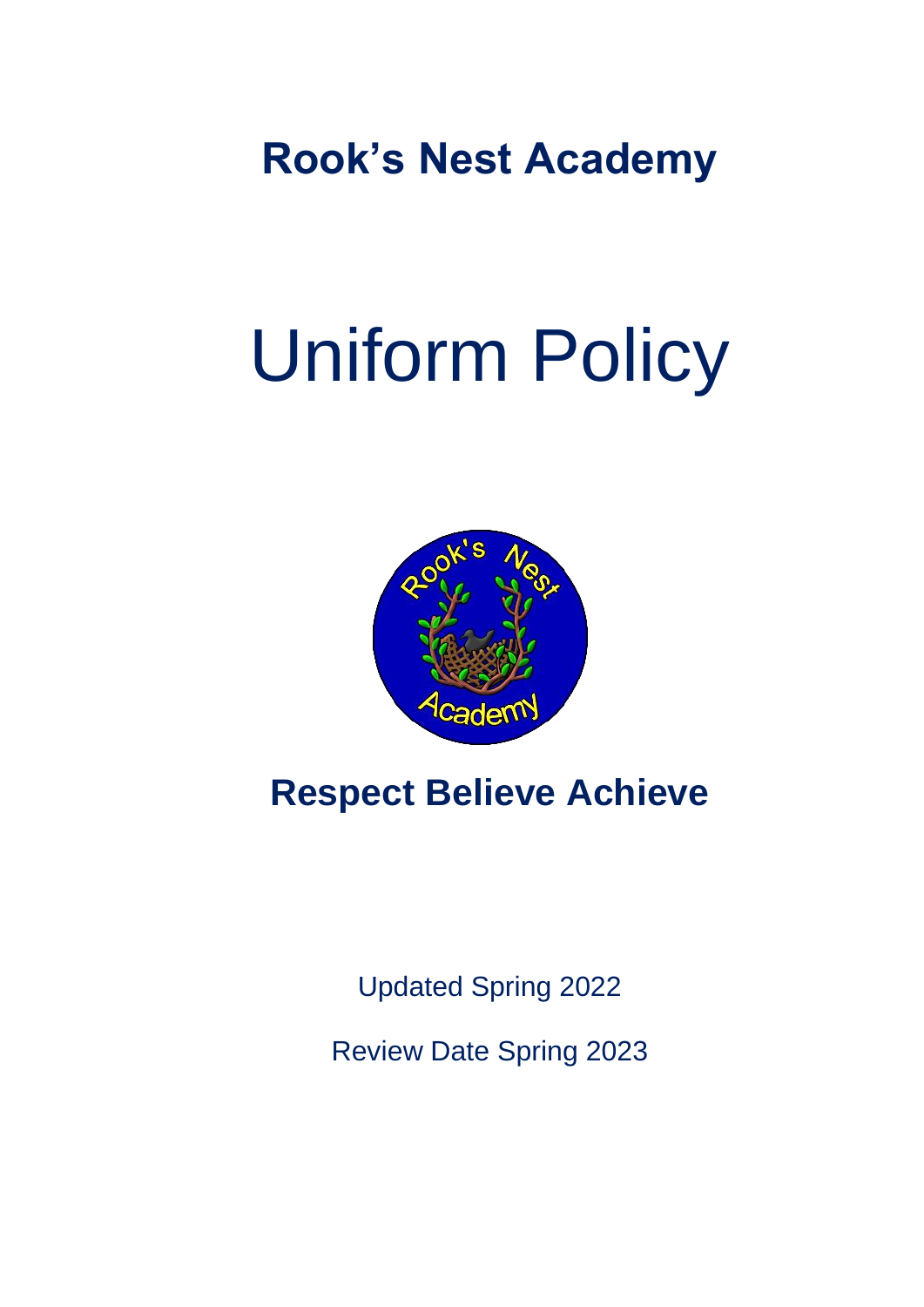# **Introduction**

At Rook's Nest Academy we believe in high standards in all areas. One of the ways we feel we achieve this high standard is through our uniform which is an integral part of the Academy ethos.

Children will wear uniform when attending school or when participating in a schoolorganised event outside normal school hours. There will be some situations where uniform will not be worn such as residential visits and non-uniform days (parents will be given notification of these times).

# **Foundation Stage**

Green cardigan or jumper (Foundation Stage logo embroidered on the front, optional) White shirt or polo shirt. Grey/black trousers, shorts or skirt Green gingham dress Black/grey/navy blue/ white tights or socks Flat black shoes, boots or black trainers Grey shorts Winter coat

#### **PE Kit**

PE kit consists of blue or black shorts and a white t-shirt or polo shirt. In summer when we do PE outside, children will also need a pair of trainers.

# **Years 1-5**

White shirt or polo shirt Royal blue cardigan or sweatshirt with Academy logo Grey / black trousers, shorts or skirt blue gingham dress Black / grey / navy blue / white tights or socks Flat black shoes, boots or black trainers Winter coat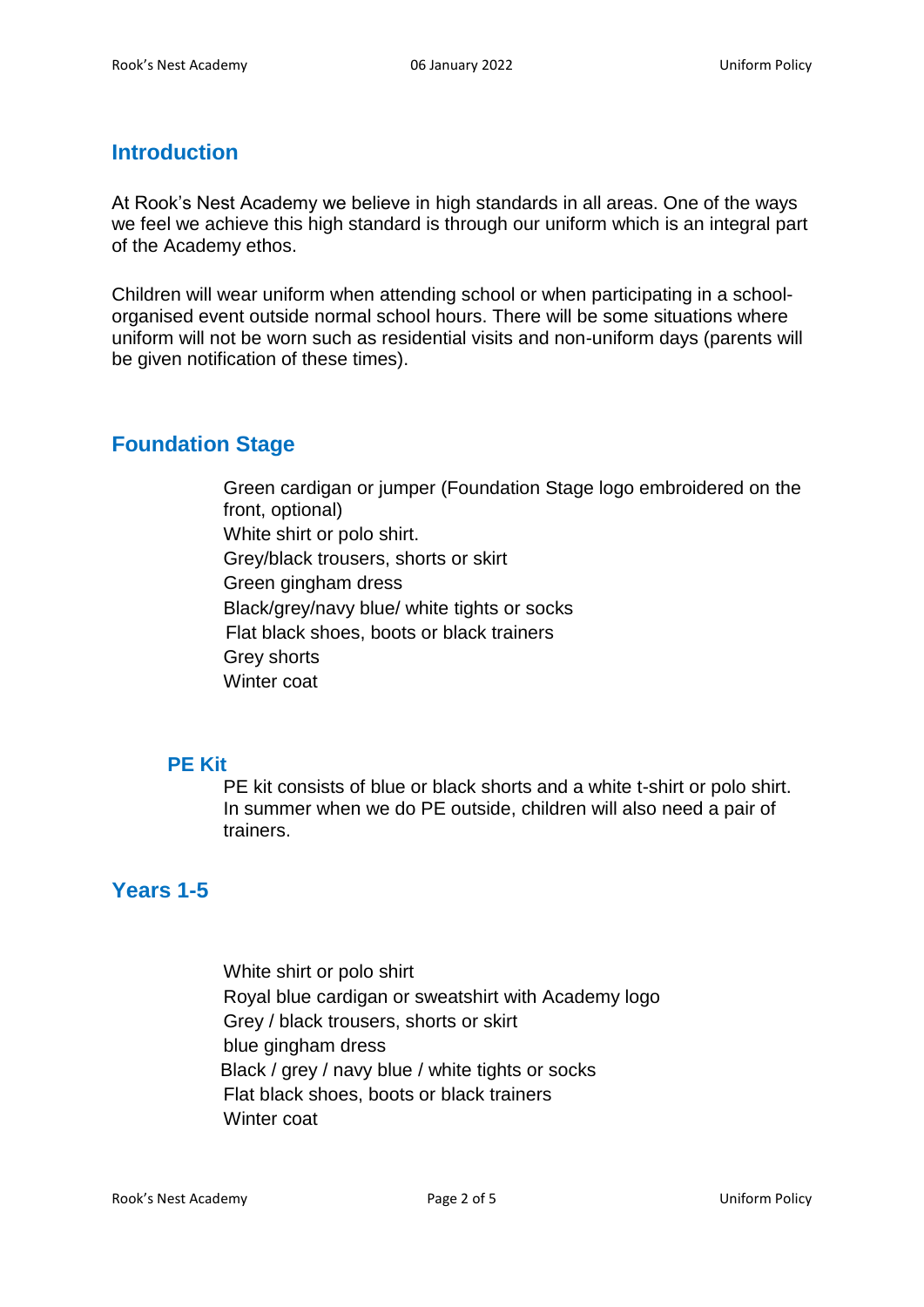#### **PE Kit**

Navy or black shorts Plain white t-shirt or polo shirt Warm outdoor sportswear for winter months Trainers for outdoor PE (this must be a change of shoes due to muddy activities).

# **Years 4 & 5 Swimming Lessons**

1 piece swimming costume and towel (swimming shorts must be above the knee)

# **Year 6**

Royal blue blazer with embroidered Academy logo White shirt Academy Tie Grey / black skirt, trousers or shorts Black / grey / navy blue/ white tights or socks Flat black shoes, boots or black trainers

#### **PE Kit**

Navy or black shorts Plain white t-shirt or polo shirt Warm outdoor sportswear for winter months Trainers for outdoor PE (this must be a change of shoes due to muddy activities).

All items listed can be obtained in local shops and stores and at the Yorkshire Purchasing Organisation for families who qualify for clothing allowance. Sweatshirts, cardigans and blazers with a badge are available from the school website to order online.

Reading folders and PE bags can be purchased from the Academy office.

# **ALL ITEMS OF CLOTHING AND SHOES MUST BE NAMED.**

# **Jewellery**

On Health and Safety grounds the wearing of jewellery is not allowed with the exception of watches. Earrings are not permitted to be worn in the Academy (at any time).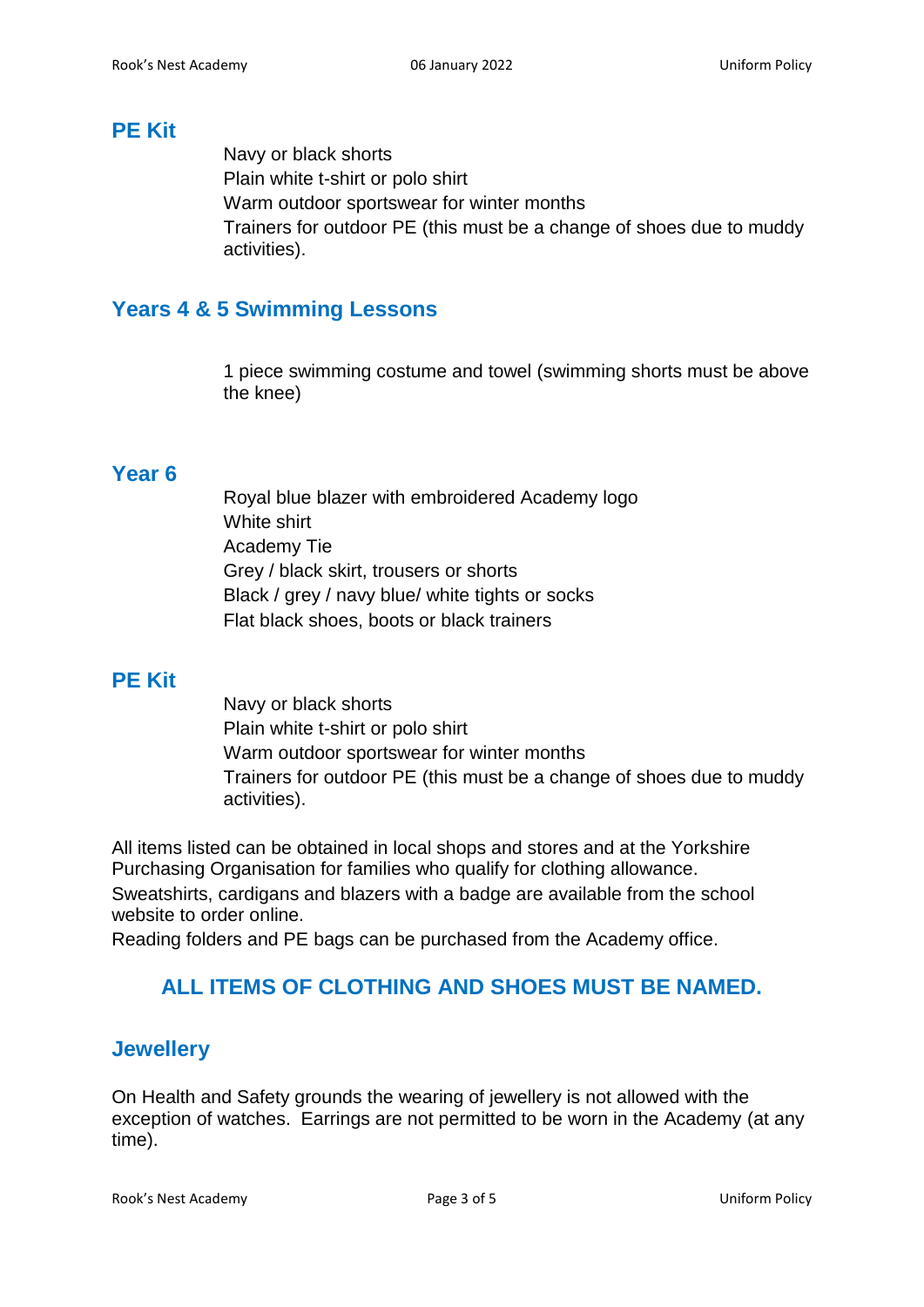# **Hairstyles and Accessories**

The academy does not encourage children to have haircuts, hair accessories or hair colour, which could serve as a distraction to other children. Pupils with long hair (long enough to fall in front of eyes and face or to be able to be put into a bobble) should keep it tied back.

Hair accessories (bobbles, hair bands etc.) are be in keeping with the Academy's high standards.

#### **Other**

Parents should also be aware that we discourage the wearing of fake tattoos/ transfers and will ask that these be removed.

#### **Nails**

The Academy does not allow children to wear nail varnish or false nails, children will be asked to remove these. Parents are asked to make sure children's fingernails are kept short.

#### **Seasonal Information**

Wellington boots can be worn to school in the event of bad weather however, a change of footwear (in line with the above) must be provided. Children will go outside to play at break time in most weather conditions therefore a suitable coat is required. Sun hats and caps are encouraged during warm weather. High Factor Sun cream must be applied by parents before coming into the academy.

#### **The Role of parents**

We hope parents appreciate the benefits of having a school uniform. We thank parents for recognising the importance of dressing smartly in contributing to the high standards of the academy. Parents should ensure that their child has the correct uniform and that it is clean and in good repair.

Rook's Nest Academy welcomes children from all backgrounds and faith communities. If there are serious reasons, for example religious objections, why parents require their children to wear clothes, which differ from the school uniform the academy will consider such requests on an individual basis. This is also the case if an item of school uniform should prove problematic for a pupil with Special Educational Needs (SEND). In these cases the parents are invited to draw this to the attention of the head teacher. Rook's Nest Academy will not treat pupils with SEND unfavourably.

#### **Lost Uniform**

There is a lost uniform box located inside the main playground doors. The box may be taken into the playground at the end of the school day in the last week of each